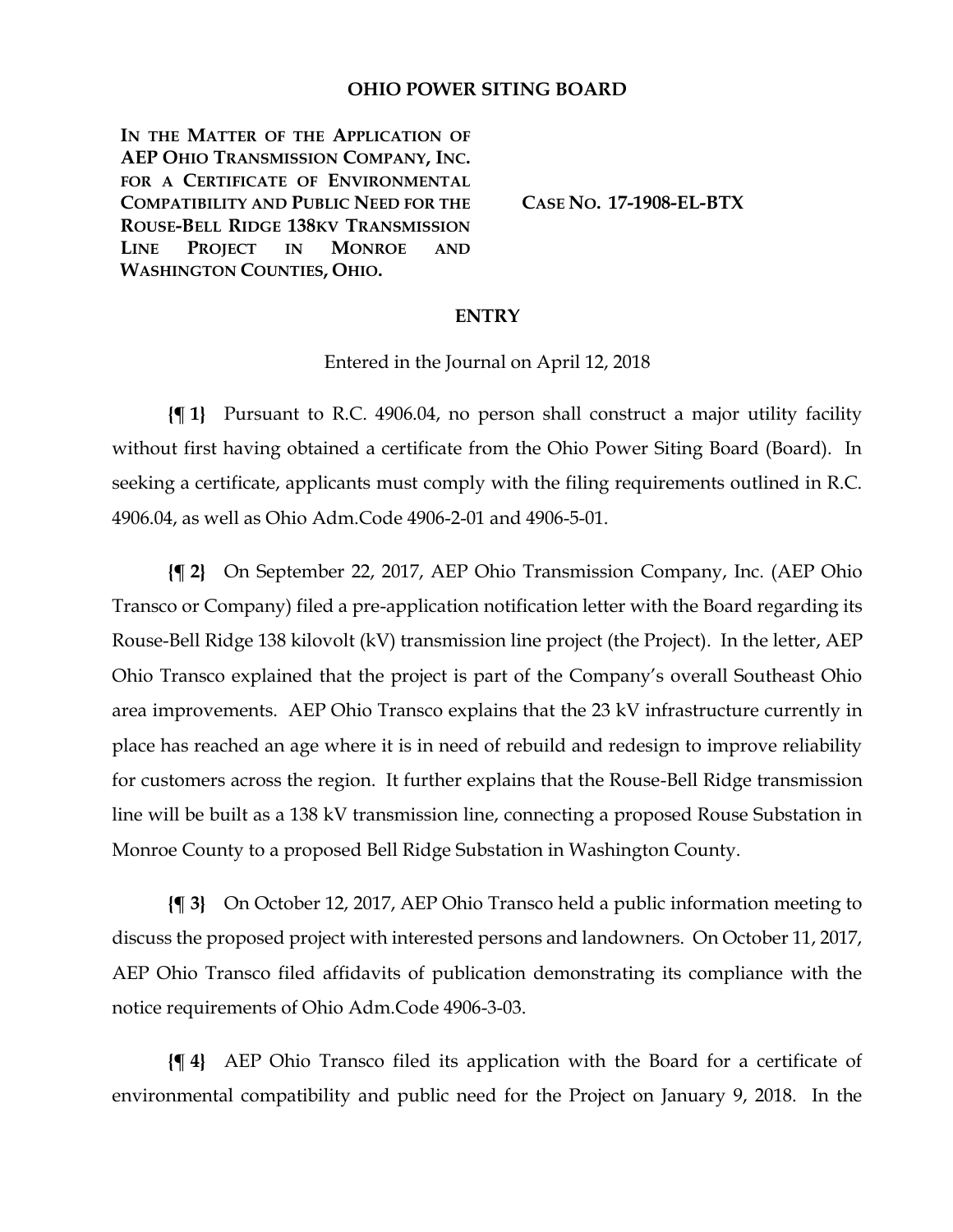application, AEP Ohio Transco states that the Project is located in southern Monroe County and northeastern Washington County, approximately 10 miles northeast of Marietta, Ohio. It indicates that the Company and its siting team have identified a preferred and an alternate route after conducting a siting study. The preferred route is approximately 12.7 miles long, while the alternate route is approximately 12.8 miles long. AEP Ohio Transco estimates that the Project will be complete during Fall 2020.

**{¶ 5}** Pursuant to Ohio Adm.Code 4906-3-06, within 60 days of receipt of an application for a major utility facility, the Chairman of the Board must either accept the application as complete and compliant with the content requirements of R.C. 4906.06 and Ohio Adm.Code Chapters 4906-1 through 4906-7 or reject the application as incomplete. By letter dated March 12, 2018, the Board notified AEP Ohio Transco that its application was compliant and provided sufficient information to permit Staff to commence its review and investigation. Pursuant to Ohio Adm.Code 4906-3-06 and 4906-3-07, the Board's March 12, 2018 letter directed AEP Ohio Transco to serve appropriate government officials and public agencies with copies of the complete, certified application and to file proof of service with the Board. The letter further instructed AEP Ohio Transco to submit its application fee pursuant to R.C. 4906.06(F) and Ohio Adm.Code 4906-3-12.

**{¶ 6}** On March 21, 2018, AEP Ohio Transco filed a certificate of service of its accepted and complete application as required by Ohio Adm.Code 4906-3-07. And, in compliance with Ohio Adm.Code 4906-3-07(C), AEP Ohio Transco also indicated that it had submitted its application fee to the Treasurer of the State of Ohio on March 15, 2018.

**{¶ 7}** Ohio Adm.Code 4906-3-08(A) states that, once the applicant has complied with Ohio Adm.Code 4906-3-07, the Board or the administrative law judge (ALJ) shall file an entry indicating the date on which the accepted, complete application is deemed filed. Additionally, once the effective date is established, the ALJ must promptly fix the dates for public hearings. Under R.C. 4906.07(A), the public hearing must be held not less than 60 nor more than 90 days after the effective date.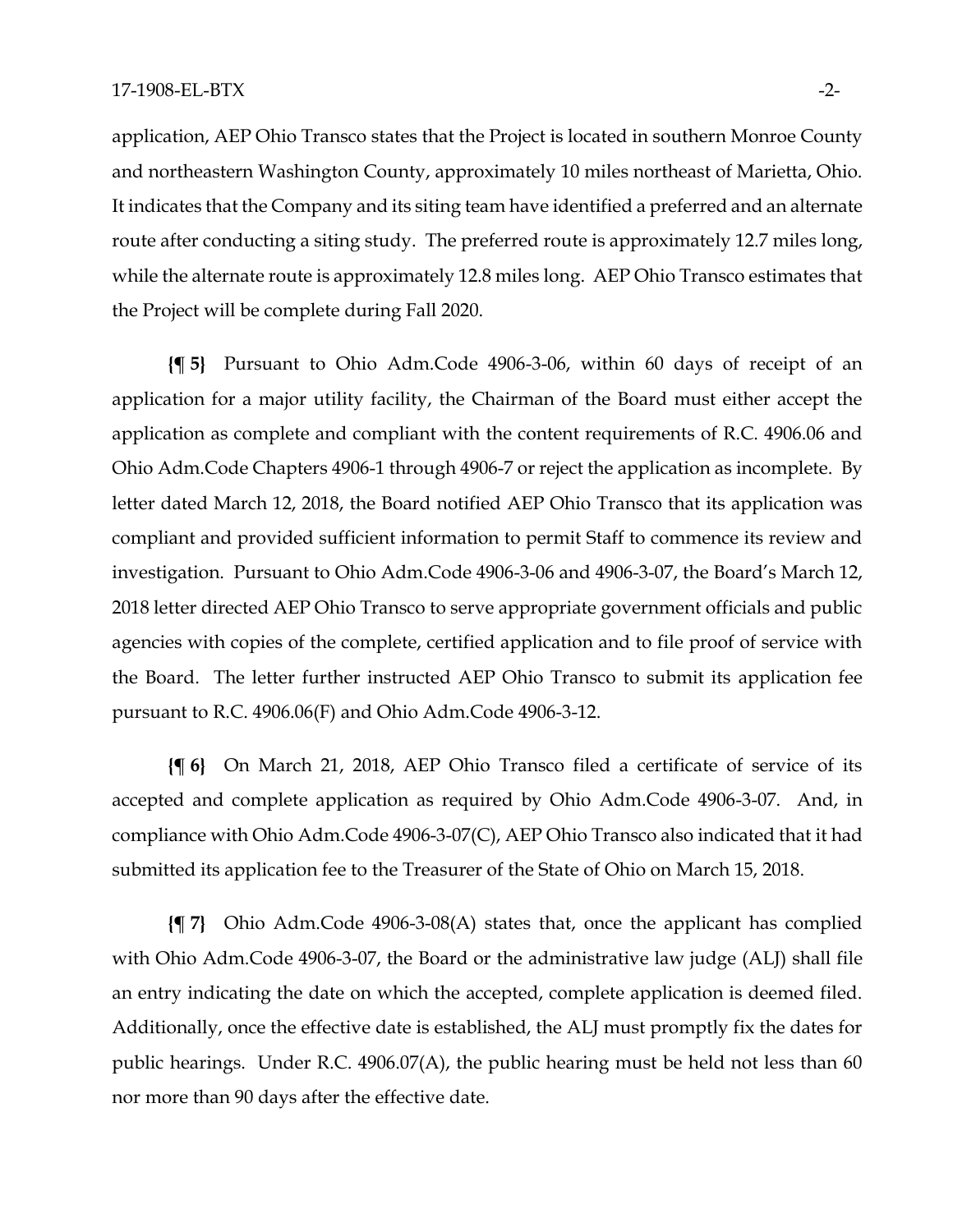**{¶ 8}** Therefore, the effective date of the application shall be April 6, 2018. The ALJ finds that a local public hearing in this matter shall be held on June 7, 2018, at 6:00 p.m., at the cafeteria located within Frontier High School, 44870 State Route 7, New Matamoras, Ohio 45767. The evidentiary hearing shall commence on June 28, 2018, at 10:00 a.m., in Hearing Room 11D at the offices of the Public Utilities Commission of Ohio, 180 East Broad Street, Columbus, Ohio 43215-3793.

**{¶ 9}** Petitions to intervene in this proceeding will be accepted by the Board up to May 31, 2018.

**{¶ 10}** In accordance with Ohio Adm.Code 4906-3-09, AEP Ohio Transco should issue public notices of the application and hearings. Pursuant to the same rule, in addition to other required information, that notice shall include a statement that the public hearing in this case shall consist of two parts:

- (a) A local public hearing, pursuant to R.C. 4906.08(C), where the Board shall accept written or oral testimony from any person on June 7, 2018, at 6:00 p.m., at the cafeteria located within Frontier High School, 44870 State Route 7, New Matamoras, Ohio 45767.
- (b) An evidentiary hearing commencing on June 28, 2018, at 10:00 a.m., in Hearing Room 11D at the offices of the Public Utilities Commission of Ohio, 180 East Broad Street, Columbus, Ohio 43215-3793.

**{¶ 11}** Further, under Ohio Adm.Code 4906-03-09, the initial notice shall include the following language:

> Petitions to intervene in the adjudicatory hearing are due not later than May 31, 2018. However, the Board strongly encourages interested persons who wish to intervene in the adjudicatory hearing to file their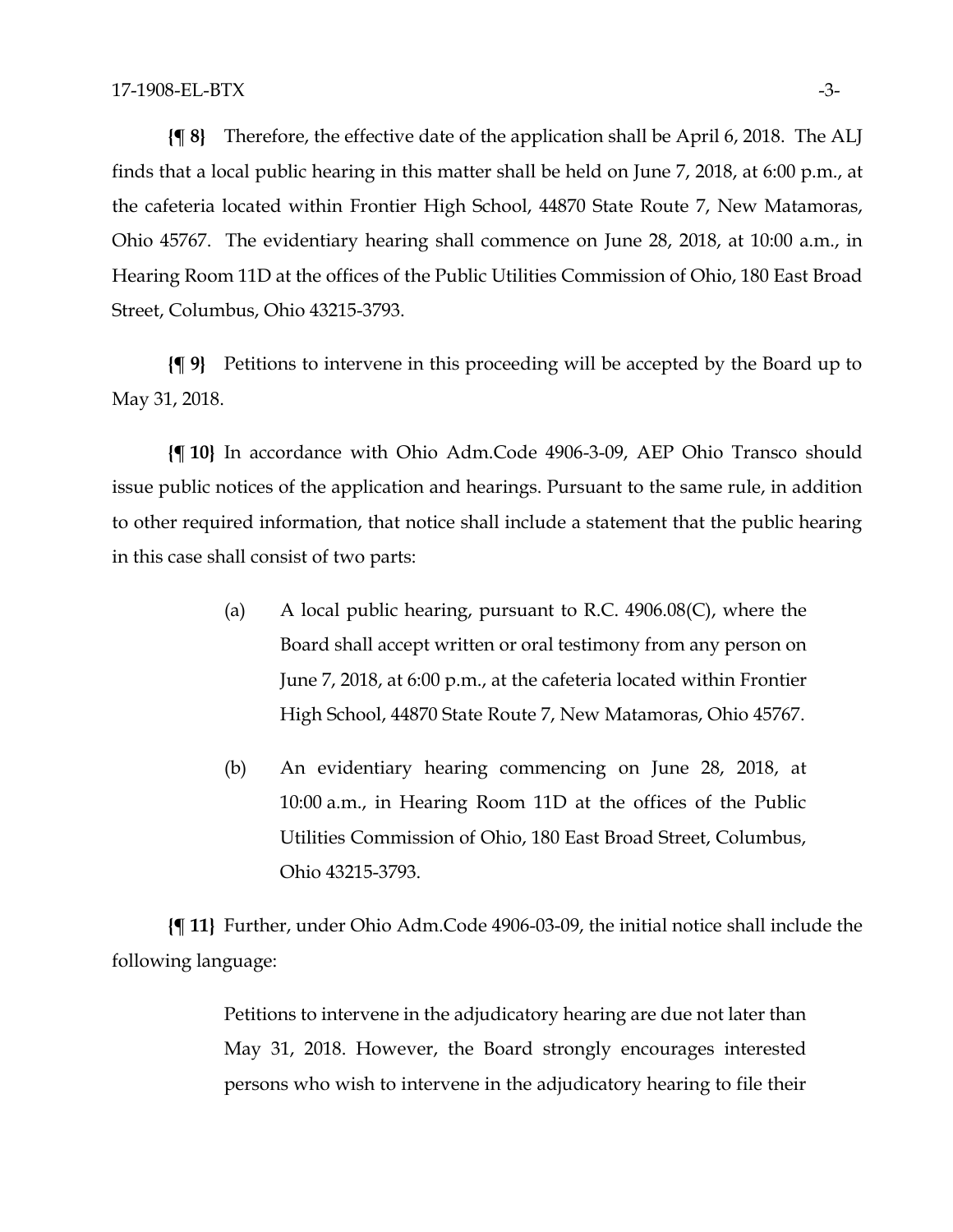petitions as soon as possible. Petitions should be addressed to Docketing Division, the Ohio Power Siting Board, 180 East Broad Street, Columbus, Ohio 43215-3793 and cite the above-listed case number.

**{¶ 12}** Ohio Adm.Code 4906-2-09 provides that the ALJ shall regulate the course of the hearing. In so doing, the ALJ may require expert or factual testimony to be offered at Board proceedings to be reduced to writing and filed with the Board. Accordingly, the ALJ establishes the following procedural schedule and process:

- (a) Pursuant to Ohio Adm.Code  $4906-3-06(C)$ , Staff shall file its report of investigation (Staff Report) on or before May 24, 2018.
- (b) On or before May 31, 2018, each party shall file a list of issue(s) citing specific concerns about which they may be interested in pursuing cross-examination of witnesses at the evidentiary hearing.
- (c) All expert and factual testimony to be offered by AEP Ohio Transco shall be filed by June 14, 2018. All expert and factual testimony to be offered by the intervenors and Staff shall be filed by June 21, 2018.
- (d) The parties are strongly encouraged to arrange for electronic service of testimony and other pleadings amongst themselves. If electronic service is agreed to, the parties are also directed to provide an electronic copy to the assigned ALJ.

**{¶ 13}** It is, therefore,

**{¶ 14}** ORDERED, That the hearings in this matter be scheduled at the times and places designated in Paragraph 8. It is, further,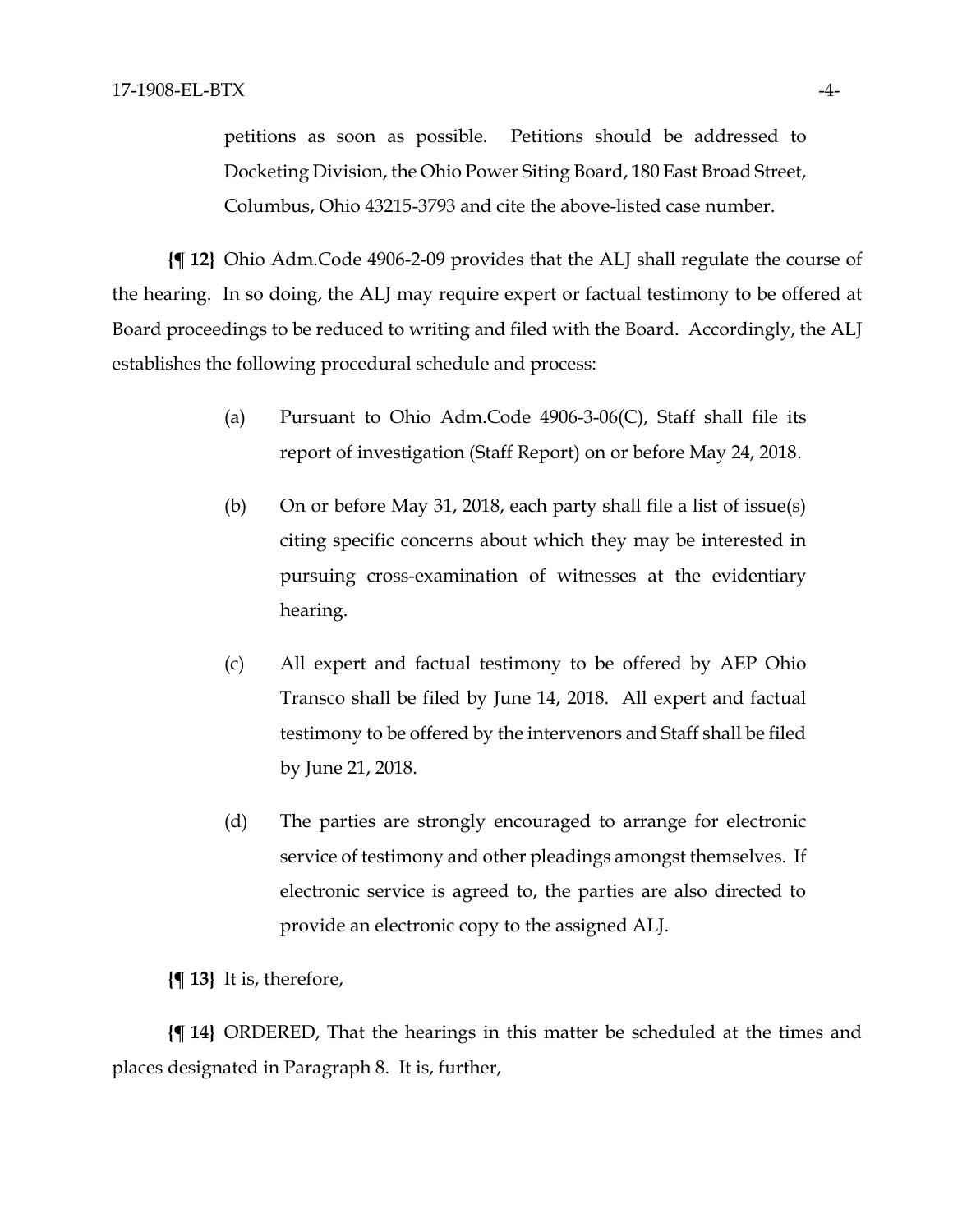**{¶ 15}** ORDERED, That notices of the application and hearings be issued by AEP Ohio Transco in accordance with Paragraphs 10 and 11. It is, further,

**{¶ 16}** ORDERED, That the parties file their issues lists and testimony in accordance with Paragraph 12. It is, further,

**{¶ 17}** ORDERED, That Staff file its Staff Report pursuant to Paragraph 12. It is, further,

**{¶ 18}** ORDERED, That a copy of this Entry be served upon all parties and interested persons of record.

## THE OHIO POWER SITING BOARD

/s/Anna Sanyal

By: Anna Sanyal Administrative Law Judge

jrj/vrm